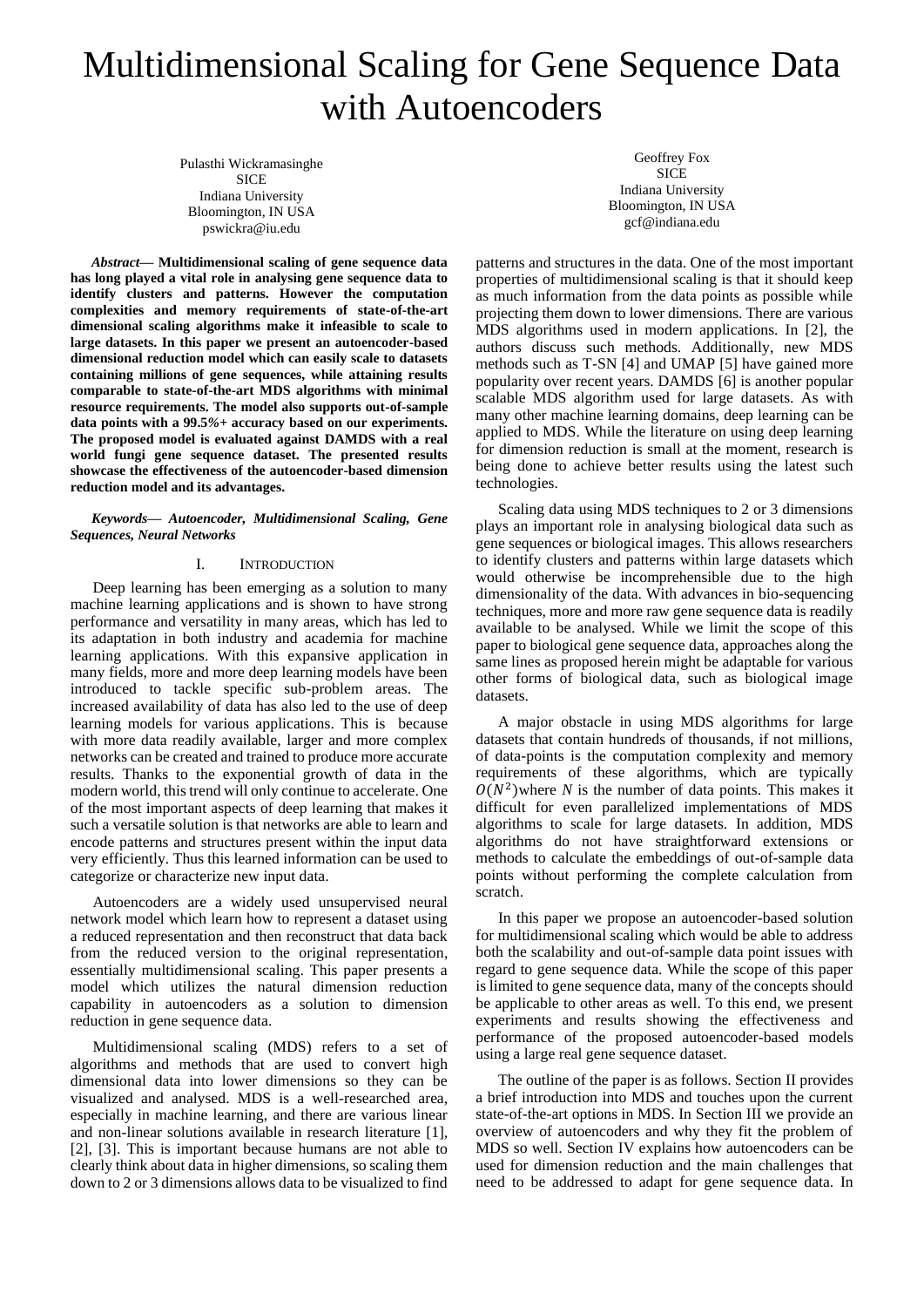Section V we present two solutions on how gene sequence data can be adapted to work with autoencoders and discuss the merits of each approach. Finally, in Section VI we present experimental results to show how effective and accurate the proposed approaches are for dimension reduction of gene sequence data.

#### II. MULTIDIMENSIONAL SCALING

Multidimensional scaling [7], [8] is a term used to broadly classify techniques and algorithms that can represent higher dimensional data in lower dimensional space such as 2 or 3 dimensions. The goal of MDS algorithms is to keep information loss to a minimum when projecting data into lower dimensions. This is done based on pairwise distance information of the data. In essence, MDS is a non-linear optimization problem which tries to optimize the mapping in the target dimension based on the original pairwise distance information. The use of pairwise distance information allows MDS to be used with data such as biological gene sequence data, which typically cannot be represented using a set of feature vectors but does have pairwise distances. This allows MDS to apply to a broader set of datasets, unlike other dimension reduction methods such as PCA, SOM, etc. MDS algorithms have a high computation complexity and memory requirement, which is normally  $O(N^2)$  where *N* is the number of data points. The memory requirement is evident by the fact that they take in an *NxN* input distance matrix. Efficient parallel implementations [9] and approximation-based implementations [10], [11] of MDS have provided the ability for MDS algorithms to be applied to larger datasets, yet they are still limited by memory availability of the cluster. For the purpose of this paper, we employ MPI-based DAMDS [12], which is a high performance implementation of the WDA-SMACOF [6] algorithm.

#### *A. Input Data Preparation*

Gene sequence data in its raw form cannot be used as inputs to MDS. MDS algorithms take in a pairwise distance matrix as input, therefore the raw gene sequence data needs to be processed to generate the corresponding distance matrix. To this end, we use Smith-Waterman (SW) [13] algorithm to calculate pairwise distance data. It is important to note that the distance matrix generation step itself is quite compute intensive since  $N^2$  distances need to be calculated. The Smith-Waterman algorithm itself also has a complexity of  $O(ML)$  where *M* and *L* are the lengths of the gene sequences being aligned. An important point regarding the use of pairwise distance calculated through a sequence alignment algorithm such as SW is that it embeds some form of biological similarity information directly in the distance values.

#### *B. Out-of-sample data*

Out-of-sample data refers to data points that were not contained in the original dataset but need to be projected into the same lower dimensional space. For example, these might be a new batch of gene sequences that were not initially added in the dataset but still need to be made part of the analysis. In such instances it is important to be able to embed the out-ofsample data points without having to completely recalculate the embedding for the whole dataset. Even though there is typically no direct extension for MDS algorithms to support out-of-sample data, work has been done to provide such extensions in [14], [15]. However we believe the autoencoders-based model introduced in this paper provides



Fig. 1. The structure of an autoencoder

a much simpler and more straightforward solution for out-ofsample data points.

### III. AUTOENCODER

 Based on how the various layers of the network are designed, neural networks can be classified into various categories such as convolutional neural network, recurrent neural network, etc. Autoencoders are one such neural network model. An autoencoder neural network is an unsupervised learning model since it does not require labeled data to train the network. The layers in the autoencoder are designed in such a way that it contains a bottleneck layer, as shown in Fig. 1. The input layer and the final output layer of an autoencoder have an equal number of units. Typically a network of the autoencoder is broken down into two major segments: the section from the input layer up to the bottleneck layer is known as the Encoder, and the section from the bottleneck layer to the output layer is known as the Decoder. The aim of the network is to take in the input, propagate it through the network, and try to reconstruct the input at the output layer as accurately as possible. The loss function of an autoencoder is typically some measurement of the difference between input and output vectors. Since the network has a bottleneck in the middle, in order to minimize the loss, the network needs to learn how to embed the input data using a lower number of units. This means that autoencoders essentially perform dimensional reduction to learn the most efficient representation in a lower dimension so it can reconstruct data from the reduced representation. Fig. 1 shows a network with a single hidden layer, but autoencoders can be designed with several hidden layers as needed.

#### IV. MDS WITH AUTOENCODER

Once the basic mechanics of an autoencoder are realized, the way in which they are used as a mechanism to perform dimension reduction can be understood clearly. Looking at the function performed by the autoencoder in Fig. 1 from a multidimensional reduction point of view, the network takes in an input with "*n"* dimensions and reduces it at the hidden layer to a 3-dimensional data point. Once the network is trained, the decoder section of the network is discarded and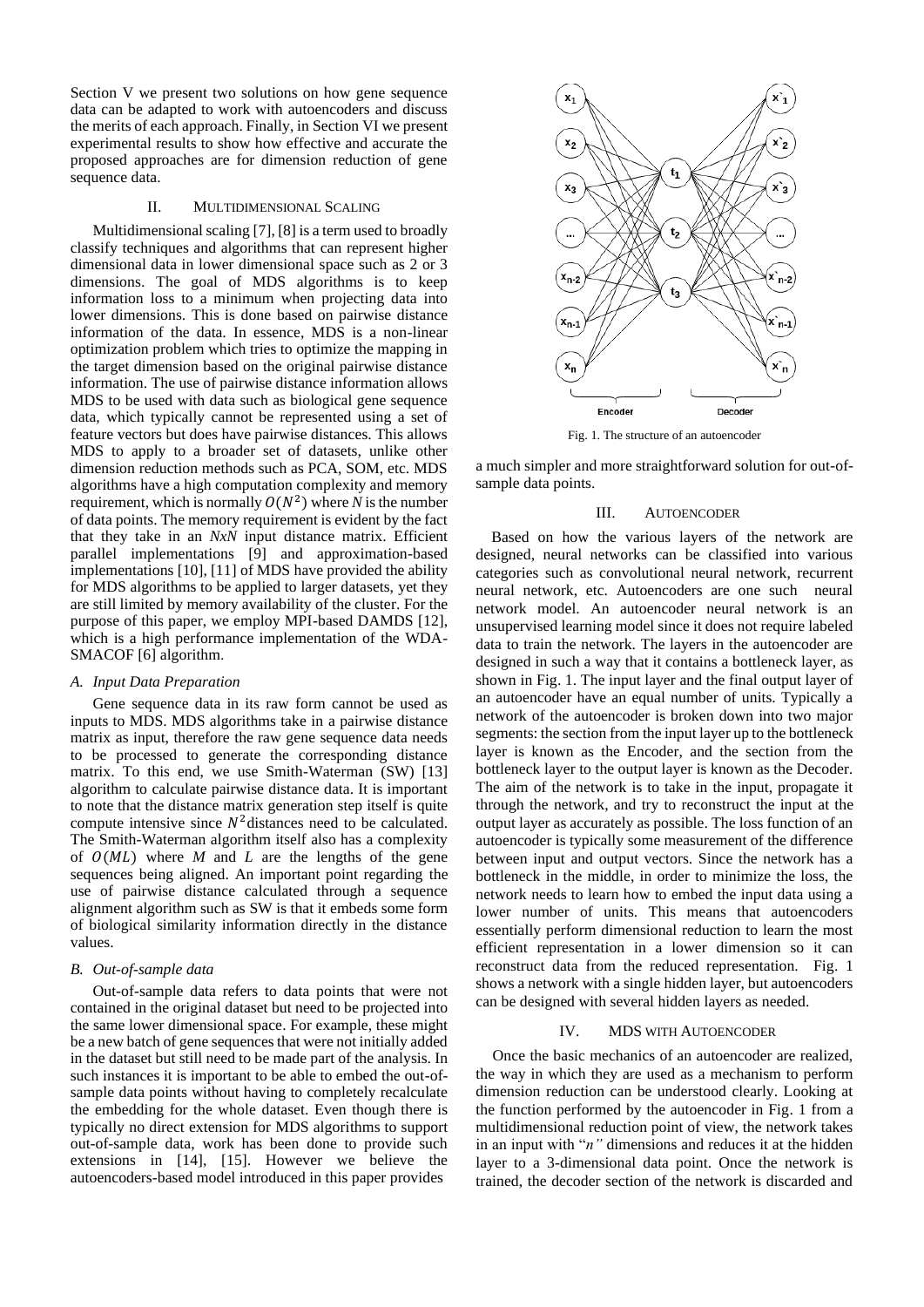the trained weights can be fixed. During the evaluation phase, input given into the network will output a data point with "*d"* number of dimensions, where "*d"* is the number of units in the bottleneck hidden layer (which is the output layer since the decoder was discarded). In [16] the authors evaluate how autoencoder-based dimension reduction compares to other forms of dimension reduction such as PCA, Isomap, etc. They find that the autoencoder-based approach does produce comparable results for both synthetic and real world data, however the experiments were done on rather small datasets.

The main challenge with adapting autoencoders to perform dimension reduction on gene sequence data is determining how the input data, which are gene sequences, can be modeled as inputs to the network. Autoencoders expect an input as a fixed length vector, however gene sequences in a dataset are not typically of equal length and consist of characters. Autoencoders expect inputs to be of numerical value. In Section V we present a few solutions to address this issue, and in Section VI we evaluate the effectiveness of the proposed approaches.

## V. ADAPTING GENE SEQUENCES FOR AUTOENCODERS

In order to use gene sequence data as input data for the autoencoder, the raw sequences need to be transformed into a format that can be consumed by the autoencoder. To this end, the gene sequence, which consists of a sequence of characters, must be converted into a representative numerical vector.

# *A. Encoding gene sequences*

 Choosing the correct encoding to convert the gene sequence into a fixed-size vector is important since some encoding may provide false signals to the network, resulting in poor performing networks. The two most common methods used to encode sequence data into numeric vectors are "one hot encoding" and "ordinal encoding."

### *1)* One Hot Encoding

In One Hot Encoding (OHE), each character in the sequence is replaced by a vector. The length of the vector is equal to the number of unique characters in the sequence, which is 4 in RNA sequences, and the values in the vector other than the location that corresponds to the current character would be zero. All these vectors are then concatenated to create a single vector that represents the whole sequence. For example, an RNA sequence *ATGC* would have the encoding shown below. Since gene sequences in the same dataset may have different lengths, to keep the size of the input vectors equal, vectors need to be padded with "0" when needed.

*Ex: ATGC - [0,0,0,1], [0,0,1,0], [0,1,0,0], [1,0,0,0]*

# *2)* Ordinal Encoding

In ordinal encoding, instead of a vector, each character is given a numeric value. The sequence encoding replaces each character with the corresponding numeric value. As with OHE, to make vector lengths equal, "0" must be added as padding values when needed. Taking RNA sequences as an example, characters "*A,T,G,C"* can be assigned values "0.25, 0.5, 0.75, 1.0" respectively. This would mean the encoded result of the sequence "GGTAC" would be as follows. *Ex: GGTAC - [0.75, 0.75, 0.5, 0.25, 1.0]*



Fig. 2. Evaluated dimension reduction approaches. (a) DAMDS. (b) Autoencoder with OHE, "H" is the length of the vector once it is encoded with OHE, (c) Autoencoder with reference sequences, "K" is the number of reference sequences

 One hot encoding has a drawback in that for sequence data with a large alphabet, it would create very large encoding since the length of the vector is the size of the alphabet for each character in the sequence. While ordinal encoding does not have this problem, it has a much more acute issue when applied for neural networks. Since different numeric values are given to different characters of the alphabet, the network tends to give more weight to higher numeric values, which would result in the trained network favouring certain characters of the alphabet rather than others. In the context of gene sequences, OHE seems to be the most suitable and popular encoding method. Since the alphabet of the gene sequence is limited (4 letters in RNA and 25 if converted to amino acids), OHE does not have a large impact when encoding gene sequence data. The argument to use OHE to convert gene sequences to vectors is further validated by its use in the research literature, as shown in [17], [18]. Fig. 2 (b) illustrates how OHE is used to generate input vectors for one of the three dimension reduction approaches evaluated in Section VI.

#### *B. Pairwise Distance*

As mentioned in Section II, pairwise distances calculated through gene sequence alignment algorithms have the added advantage of incorporating biological similarity information in the distance calculation. The main drawback of using OHE to encode input data is that it does not embed any biological distance data in the generated embedding vector, which is used as the input to the neural network. However, directly using the distance matrix as with MDS is not practical since the distance matrix generated is an *NxN* matrix, and thus the input vector for each input data will be of length *N* where *N* is the number of data points in the dataset. This would mean that the input layer of the autoencoder would consist of *N* units and would have to change with the size of the dataset.

As a solution to this, we propose a sampling-based solution which allows biological distance information to be embedded in the input while keeping the length of the input length fixed. For a given dataset with *N* sequences, *K* random sequences are selected as reference sequences. Next the pairwise distances between each sequence and the *K* reference sequences are calculated, which produces a vector to length *K* to be used as the input for the autoencoder. Choosing a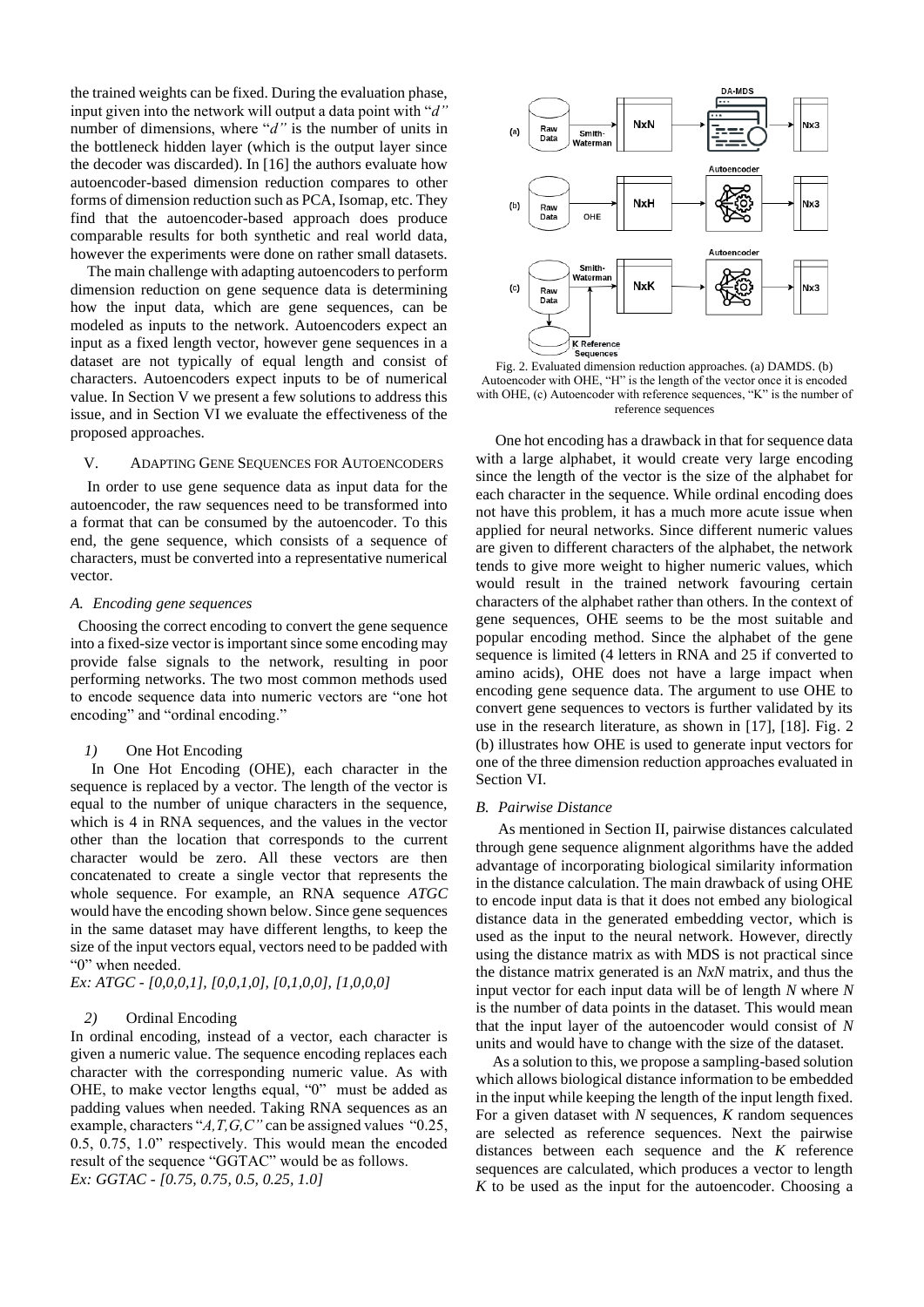representative *K* depends on the dataset, but it needs to be sufficiently large to make sure the loss of information is minimal. For example, if the goal is to identify clusters within the dataset, a logical estimate of *K* would have to be "*10xC*" or "*20xC*," where "*C*" is a rough estimate of the number of clusters in the dataset. Keeping *K* as large as possible based on memory and computation capacity restriction would make sure the information loss is minimal, but it would also increase the size of the autoencoder network. Results discussed in Section VI show that even small *K* produces good results. Section VI presents the results obtained with a real world dataset to prove the effectiveness of this approach. Fig. 2 (c) shows how the K reference-based approach is used to generate the input vectors for the autoencoder.

## VI. EXPERIMENTS & DISCUSSION

In order to evaluate the proposed autoencoder-based approach for dimension reduction, we ran several tests on a real world gene sequence dataset. The aim of the first set of experiments was to evaluate the proposed approach against a state-of-the-art MDS implementation, and the second set of experiments focused on evaluating the out-of-sample data point performance.

## *A. Evaluation Environment*

Data visualization is done using WebPlotViz [19],[20], which provides an interactive data visualizer that can plot large 2- and 3-dimensional datasets trivially. DAMDS tests were performed on a cluster which had 16 nodes of Intel Platinum processors with 48 cores in each node, 56Gbps InfiniBand and 10Gbps network connections. Autoencoderbased models were implemented using the distributed data parallel mode of PyTorch [21] and executed on 8 Tesla K80 GPUs.

# *B. Data*

The dataset used for evaluation is a fungal gene sequence dataset which contains 7 million gene sequences, of which 578K are unique and contain 170K unique sequences that occur more than once within the dataset. The goal of analysing the data is to identify clusters (fungi classes) within the dataset through dimension reduction and visualization. Therefore this dataset is well-suited to evaluate the proposed autoencoder-based dimension reduction approach introduced in this paper. The sequences are RNA sequences made up of "*A,T,G,C*" characters.

The clusters used during the analysis for the dataset were identified through several iterations of pairwise clustering algorithm DAPWC [22], [23], [24] with human input between each iteration. The detailed mechanism used to identify the clusters is beyond the scope of this paper and therefore is not explained in detail. The processes yielded 211 clusters for the 170K unique gene sequences that occur more than once in the gene dataset.

# *C. Dimensionality Reduction*

In order to compare the dimension reduction capability, we perform dimension reduction of 170K gene sequences to project them in 3-dimensional space. This is done in three approaches which are illustrated in Fig. 2.

(a) DAMDS will be used as the base to compare against. Input pairwise distance matrix is calculated

using a data parallel implementation of Smith-Waterman algorithm. DAMDS implementation is also an MPI-based parallel implementation

- (b) Gene sequences are encoded using OHE to generate the input vectors for the autoencoder. *H* would correspond to *L\*C* where *L* is the longest gene sequence in the dataset and *C* is the number of characters in the RNA alphabet. All shorter sequences are padded with zeros to match the length.
- (c) Input vectors for the autoencoder are calculated based on the *K* randomly sampled reference sequences and their similarity based on the Smith-Waterman algorithm.

The first set of experiments were executed on the 170K unique gene sequence dataset. For the autoencoders used for (b) and (c), the autoencoder was structured as "*Inputx128x3x128xOutput*." The activation function used was Relu for all layers other than the bottleneck layer, where LeakyRelu was employed. For (b) the input layer contained 1100 units, which is the *H* value in Fig. 2 (b). For ©, the number of reference sequences *K* was selected as 1500, resulting in an input layer of 1500 units for the autoencoder. Each autoencoder was trained for 100 epochs. The results of the three approaches *a, b, c* are shown in Fig. 3, Fig. 4 and Fig. 5 in order. The visualizations are done in 3-dimensional space, therefore placement of clusters is not completely clear in the figures. Through visual inspection of the 3-dimensional plots it is clear that each method generated an acceptable projection of the data points into 3-dimensional space. However, when compared to DAMDS results, the results of approach (c), which uses reference sequences and Smith-Waterman algorithm, produces better results. Fig. 6 shows distance heat-maps for different runs. They display the correlation between Smith-Waterman distance and the Euclidean distance in the projected 3-dimensional space. The distances are normalized between 0 and 1. The heatmap results show that the approach (c) using reference sequences provides a better mapping than OHE. Also, using 1K references provides a marginally better heatmap than 100 references.



Fig. 3. DAMDS 170K points projected to 3D (a)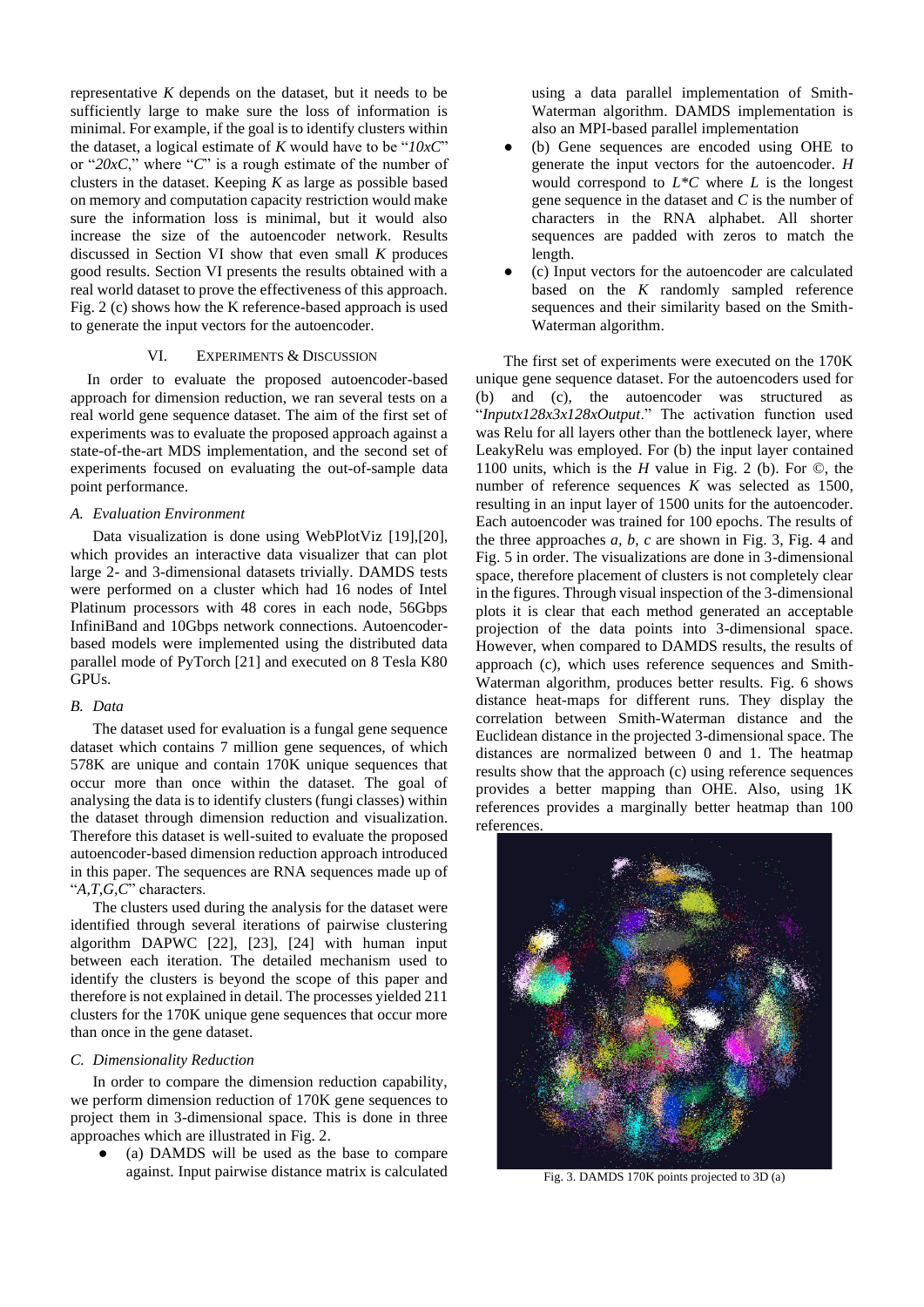

Fig. 4. OHE, 170K points projected to 3D (b)

 In order to further evaluate the quality of the dimension reduction achieved through the presented approaches, we used the Silhouette Coefficient (SC) [25] to calculate the quality of the results. SC takes into account both the closeness of points within clusters and the distance between clusters. However, the complex nature of the clusters in the dataset that is projected in 3-dimensional space means SC is not able to capture all the nuances of the clusters. That being said, it still would give some indication on the quality of the results. In order to further analyse approach (c), dimension reduction was performed with varying *K* to observe the effect of *K* on the results generated. Table I lists the SC values for each run. Five random reference sequence samples were taken for each *K* value, and the maximum SC value of the 5 runs are taken. The negative results can be attributed to the complex nature of the clusters in the dataset. The slightly lower SC values for larger  $K$  ( $>=$ 2000) can be attributed to the increased network size of the autoencoder to some extent, this effect can be mitigated by increasing the number of layers in the network for larger K as shown in Table III, the results in Table III also suggest that after a certain number of layers the result may go back down. However it is important to note that while SC



Fig. 5. 1.5K reference sequences, 170K points projected to 3D (c)



Fig. 6. Heatmaps of Smith-Waterman distance vs projected distance in 3D

values show a decline, the visual clusters do not show noticeable degradation. The SC value for DAMDS is comparable to SC values of the reference sequences method when *K* is sufficiently large. OHE shows lower SC value, which affirms the visual and heatmap results obtained for approach (b).

# *D. Out-of-Sample Data*

Evaluating the effectiveness of the autoencoder-based dimension reduction approach for out-of-sample data was performed using a subset of the full 170K data points, which contained 29953 gene sequences with 22 clusters. This was only done for the reference sequence-based method since it showed superior results when compared to the OHE-based method. As the baseline, dimension reduction was performed using  $K=400$  with all data points included in the training phase. KMeans algorithm was used to identify the 22 clusters. Afterwards a set of gene sequences were left out for the training phase of the autoencoder but included for the evaluation phase. The resulting 3-dimensional results would again be clustered using KMeans (using the same cluster centers from the baseline results as initialization points). The accuracy for the out-of-sample data points is calculated by counting the number of points which were classified into the same clusters as in the baseline results. For example, if 100 data points were left out during training and 5 of those were classified into a different cluster, then it was classified in the baseline results, which would mean 95% accuracy rate for out-of-sample data. Results listed in Table II show that the trained autoencoder has a very high accuracy for out-ofsample data, more than 99.5%. It is important to note that these accuracy numbers might vary depending on the dataset.

# *E. Runtime*

Another important aspect that needs to be kept in mind, especially when dealing with large datasets, is the computational complexity and memory requirements of the program in question. Even though availability of resources has grown rapidly over the years, access to large computing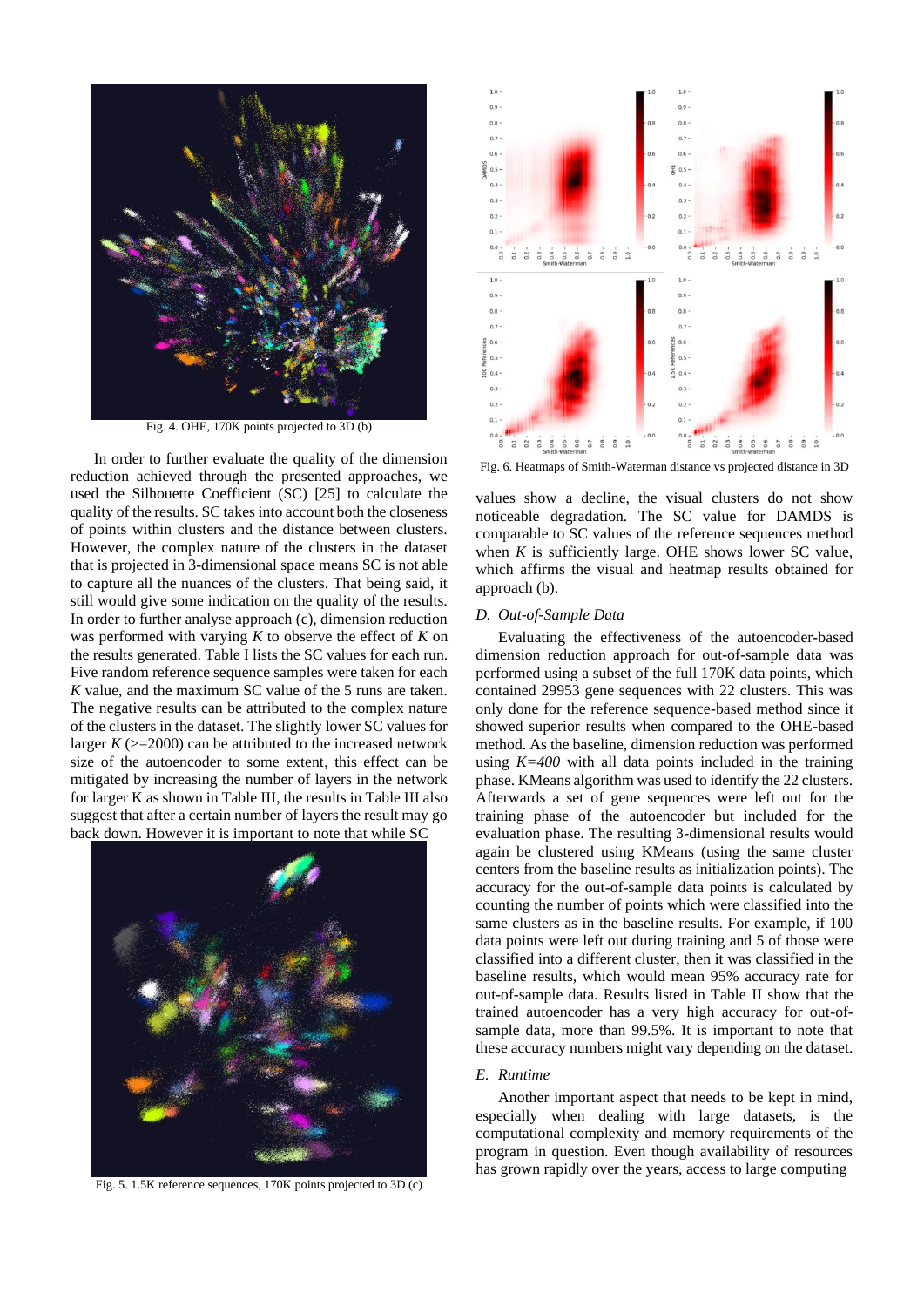| TABLE I. SILHOUETTE COEFFICIENT FOR DIFFERENT METHODS |
|-------------------------------------------------------|
|-------------------------------------------------------|

| Method                  | <b>Silhouette Coefficient</b> |          |          |  |
|-------------------------|-------------------------------|----------|----------|--|
|                         | Max                           | Min      | Average  |  |
| <b>DAMDS</b>            | N/A                           | N/A      | $-0.219$ |  |
| One Hot Encoding        | N/A                           | N/A      | $-0.502$ |  |
| References $(K = 25)$   | $-0.233$                      | $-0.388$ | $-0.309$ |  |
| References $(K = 50)$   | $-0.229$                      | $-0.397$ | $-0.289$ |  |
| References $(K = 100)$  | $-0.238$                      | $-0.371$ | $-0.278$ |  |
| References $(K = 200)$  | $-0.236$                      | $-0.331$ | $-0.268$ |  |
| References $(K = 400)$  | $-0.231$                      | $-0.306$ | $-0.262$ |  |
| References $(K = 800)$  | $-0.219$                      | $-0.300$ | $-0.256$ |  |
| References $(K = 1000)$ | $-0.209$                      | $-0.308$ | $-0.257$ |  |
| References $(K = 1500)$ | $-0.193$                      | $-0.311$ | $-0.248$ |  |
| References $(K = 2000)$ | $-0.207$                      | $-0.297$ | $-0.264$ |  |
| References $(K = 4000)$ | $-0.294$                      | $-0.357$ | $-0.322$ |  |

clusters to run applications may be hard to come by. One of the main drawbacks of DAMDS is its memory requirement, which is  $O(N^2)$ . Therefore running large datasets requires a cluster of machines. For example, just to save the distance data matrix for the 170K dataset, roughly 55GB of memory is needed, and the creation of that distance matrix requires roughly 14.5 billion Smith-Waterman calculations as listed in Table IV. If the number of gene sequences in the dataset were to be 1 million, the memory requirement just to load the input dataset would be close to 2TB, and the number of Smith-Waterman calculations would be around 500 billion, which makes it infeasible to run DAMDS on such large datasets. The autoencoder-based solution for dimension reduction is far less demanding on resources. As listed in Table IV, OHE does not have any significant pre-processing requirements, and when using reference sequences, the number of Smith-Waterman distances that need to be calculated are reduced from 14.5 billion to 170 million (for  $K=1000$ ). Similarly the autoencoder-based method has drastically reduced the memory requirements. In the training and evaluation stage, the memory requirement is mainly dependent on the network size, which in the experiments performed in Section VI-C were only a couple hundred MBs. As the results obtained through the experiments have shown, even a small autoencoder is able to produce accurate outputs. This reduction, especially in memory requirements, allows autoencoder-based dimension reduction scalable to datasets with millions of data points, making dimension reduction on large datasets achievable even with limited resources. While the autoencoder experiments were executed on 8 Tesla K80

TABLE II. OUT OF SAMPLE DATA CLASSIFICATION ACCURACY, 400 REFERENCES(K)

| <b>Out-of-Sample Data Points</b> | <b>Incorrect Classification</b> | Accuracy |
|----------------------------------|---------------------------------|----------|
| 2000                             | 4/1000                          | 99.8%    |
| 4000                             | 17/4000                         | 99.57%   |
| 8000                             | 17/8000                         | 99.78%   |

nodes, the same network can be trained on a single machine with sufficient memory or a single GPU. We were able to run the same model with 1 Tesla K80 node with ease. While the reduction of computations done during pre-processing is quite clear (14.5 billion to 170 million for 170K sequences), comparing the computation requirements between DAMDS algorithm and the autoencoder-based solution is not straightforward since the two are completely different approaches. However, looking at runtimes for each will provide a sense of the resource requirement differences. It took DAMDS roughly *80* minutes to complete, with a parallelism of 288 on 12 (48 core) compute nodes, while the autoencoder-based solution (K=1000, in Table I) was able to complete within 11 minutes on 8 Tesla K80 GPUs. Even on a single K80 GPU, it was able to complete within 37 minutes, which shows that the autoencoder-based solution was considerably quicker than DAMDS with far less resources.

## VII. RELATED WORK

MDS is a well-researched area and has seen many advances over the years. In [4] the authors use the t-SNE, a variation of Stochastic Neighbor Embedding [26], to visualize high dimensional data in 2- or 3-dimensional space. In [5] the authors present a manifold learning technique named UMAP for dimension reduction that provides better runtime performance than t-SNE. Furthermore, there have been many advances in MDS over the years. [27] provides a survey of many such popular MDS approaches and the real world user cases of each approach.

The use of autoencoders for MDS has also been studied in a limited capacity in the research literature. We believe that this is a promising area which demands further exploration to uncover its full potential. In [16] the authors evaluate the effectiveness of autoencoder-based dimension reduction against other techniques such as PCA and Isomap using both synthetic and real world data. They conclude that in addition to reducing the dimensions, autoencoders can also learn further repetitive patterns in the data which other techniques may not identify. In [28] the authors use deep variational autoencoders for dimension reduction of single cell RNA sequences.

Supporting out-of-sample data for dimension reduction algorithms is an important aspect. While most dimension reduction solutions do not have a direct method to support out-of-sample data, work has been done in this area to provide such capabilities. In [29] the authors introduce a

| TABLE III. | <b>SILHOUETTE COEFFICIENT FOR DIFFERENT NETWORK</b> |
|------------|-----------------------------------------------------|
|            | <b>STRUCTURES</b>                                   |

| References $(K)$ |     | <b>Network (Encoder Hidden Lavers)</b> |          |                  |                      |
|------------------|-----|----------------------------------------|----------|------------------|----------------------|
|                  |     | 128x3                                  | 256x32x3 | 512x128x<br>32x3 | 1024x256x<br>64x16x3 |
| 4000             | Avg | $-0.321$                               | $-0.226$ | $-0.273$         | $-0.246$             |
|                  | Max | $-0.298$                               | $-0.180$ | $-0.210$         | $-0.202$             |
|                  | Min | $-0.349$                               | $-0.260$ | $-0.331$         | $-0.288$             |
| 6000             | Avg | $-0.356$                               | $-0.205$ | $-0.239$         | $-0.233$             |
|                  | Max | $-0.258$                               | $-0.188$ | $-0.174$         | $-0.200$             |
|                  | Min | $-0.482$                               | $-0.218$ | $-0.307$         | $-0.261$             |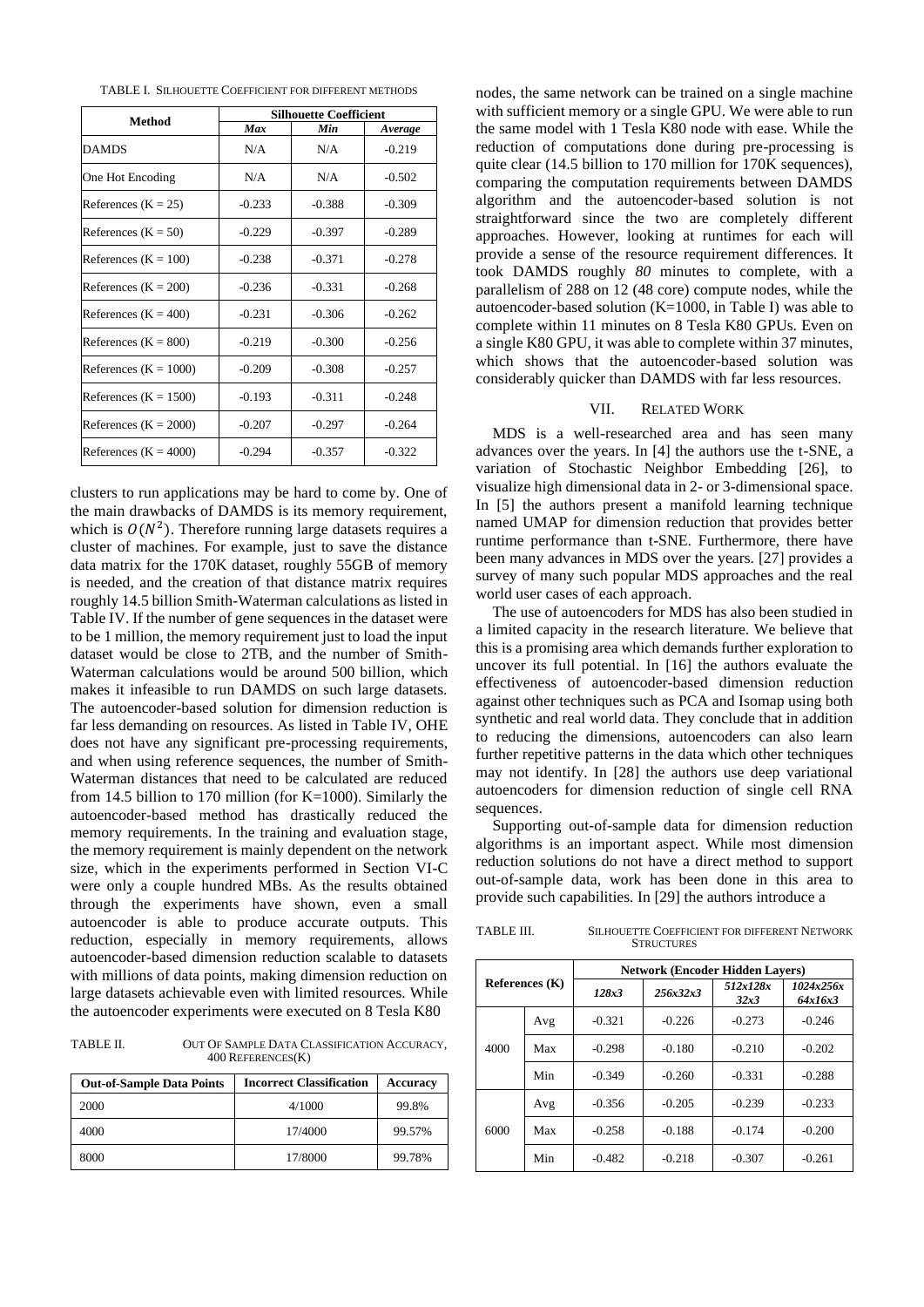| TABLE IV. | COMPUTATIONS INVOLVED IN EACH APPROACH, FOR |
|-----------|---------------------------------------------|
|           | 170K FUNGI GENE DATASET                     |

| <b>Method</b>          | <b>Pre-Processing Stage</b>                                                                                                                                                                                                                 | <b>Dimension Reduction</b><br><b>Stage</b>                                                                                                                                                                                                                                                                                            |  |
|------------------------|---------------------------------------------------------------------------------------------------------------------------------------------------------------------------------------------------------------------------------------------|---------------------------------------------------------------------------------------------------------------------------------------------------------------------------------------------------------------------------------------------------------------------------------------------------------------------------------------|--|
| <b>DAMDS</b>           | <b>SW Distance Calculations</b><br>to generate input distance<br>matrix $(-14.5 \text{ billion})$<br>calculations). SW<br>algorithm is $O(ML)$ where<br>$M$ and $L$ are lengths of<br>each gene sequence &<br>DAMDS algorithm -<br>$O(N^2)$ | DAMDS algorithm -<br>$O(N^2)$<br>Runtime with 288 way<br>parallelism on 12 (48)<br>$core)$ nodes $~80$ minutes                                                                                                                                                                                                                        |  |
| <b>OHE</b>             | $N(170K)$ one hot encoding<br>calculations to generate<br>input vectors. OHE has a<br>complexity of $O(N)$                                                                                                                                  | Autoencoder training<br>phase, the runtime<br>calculations depend on<br>the number of epochs and<br>network complexity. Add<br>evaluation phase to<br>generate the dimension-<br>reduced results.<br>Runtime on 1 Tesla K80<br>$GPU \sim 37$ minutes.<br>Runtime with 8 way<br>parallelism on 8 Tesla<br>K80 GPUs ~11 minutes.        |  |
| Reference<br>Sequences | Smith-Waterman Distance<br>Calculations to generate<br>input distance matrix<br>(~170 million calculations)<br>for $K = 1000$ .<br>SW algorithm is $O(ML)$<br>where $M$ and $L$ are lengths<br>of each gene sequence.                       | Autoencoder training<br>phase; the runtime<br>calculations depend on<br>the number of epochs and<br>network complexity. Add<br>the Evaluation phase to<br>generate the dimension-<br>reduced results.<br>Runtime on 1 Tesla K80<br>$GPU - 37$ minutes.<br>Runtime with 8 way<br>parallelism on 8 Tesla<br>K80 GPUs $\sim$ 11 minutes. |  |

unified framework which offers an extension to support outof-sample data for several dimension reduction techniques such as Isomap, Local Linear Embedding (LLE), MDS, etc. In [30] the authors present an out-of-sample extension for classical MDS. In [10] the authors discuss an adaptive interpolation method for out-of-sample data points for multidimensional scaling.

#### VIII. CONCLUSIONS

This paper presented and evaluated an autoencoder-based dimension reduction approach for large gene sequence datasets. From the results that we obtained from several experiments on real gene sequence data, and comparing them with results obtained from DAMDS, it is clear that the autoencoder-based solution which uses a set of reference sequences is capable of producing comparable (or better) results to DAMDS while drastically reducing resource and computation requirements. The results also showcase how accurate the model is for out-of-sample data points, which is directly supported without any additional work needed in the presented model. Therefore we can conclude that the autoencoder-based dimension reduction approach coupled with reference sequence method for input encoding is a viable and promising approach to analyse large gene sequence datasets, with high accuracy and minimal compute resource requirements, making such data analysis tasks easily accessible to a broader audience.

While this paper focused on the evaluation of the model around gene sequence data, it is plausible that this model can be applied to many other forms of data. However this would require further research and experiments to verify the model accuracy and validity. A strong argument in favour of the applicability onto a broader range of datasets would be the well-known versatility of neural networks that has been observed throughout the past several years in the research literature. One direct extension would be to apply such a model for large biological image datasets by adding convolution layers to the network. This is left as future work alongside the evaluation of the autoencoder-based models for various types of datasets in pursuit of dimension reduction.

#### ACKNOWLEDGMENT

This work was partially supported by NSF CIF21 DIBBS 1443054, CINES 1835598 and Global Pervasive Computational Epidemiology 1918626, DoE DE-SC0021418 and the Indiana University Precision Health initiative. We thank Intel for their support of the Juliet and Victor systems and extend our gratitude to the FutureSystems team for their support with the infrastructure. We would also like to extend our thanks to Anna Rosling from Uppsala University, Sweden for the fungi gene sequence dataset used for experiments.

#### **REFERENCES**

- [1] D. DeMers and G. Cottrell, "Non-linear dimensionality reduction,"Advances in neural information processing systems, vol. 5, pp. 580–587, 1992
- [2] C. O. S. Sorzano, J. Vargas, and A. P. Montano, "A survey of dimen-sionality reduction techniques,"arXiv preprint dimen-sionality<br>arXiv:1403.2877, 2014
- [3] A. Ghodsi, "Dimensionality reduction a short tutorial,"Department ofStatistics and Actuarial Science, Univ. of Waterloo, Ontario, Canada,vol. 37, no. 38, p. 2006, 2006.
- [4] L. v. d. Maaten and G. Hinton, "Visualizing data using t-sne,"Journalof machine learning research, vol. 9, no. Nov, pp. 2579–2605, 2008.
- [5] L. McInnes, J. Healy, and J. Melville, "Umap: Uniform manifold approximation and projection for dimension reduction,"arXiv preprintarXiv:1802.03426, 2018
- [6] Y. Ruan and G. Fox, "A robust and scalable solution for interpolative multidimensional scaling with weighting," in2013 IEEE 9th Interna-tional Conference on e-Science. IEEE, 2013, pp. 61–69.
- J. B. Kruskal,Multidimensional scaling. Sage, 1978, no. 11.
- [8] I. Borg and P. J. Groenen,Modern multidimensional scaling: Theory Springer Science & Business Media, 2005.
- [9] S.-H. Bae, J. Qiu, and G. C. Fox, "Multidimensional scaling by deterministic annealing with iterative majorization algorithm," in 2010 IEEE sixth international conference on e-Science.IEEE, 2010, pp.222–229.
- [10] S.-H. Bae, J. Qiu, and G. Fox, "Adaptive interpolation of multidimen-sional scaling,"Procedia Computer Science, vol. 9, pp. 393–402, 2012.
- [11] S. Ingram, T. Munzner, and M. Olano, "Glimmer: Multilevel mds on the gpu,"IEEE Transactions on Visualization and Computer Graphics,vol. 15, no. 2, pp. 249–261, 2008.
- [12] Deterministic Annealing Multidimensional Scaling. Accessed: March02 2020. [Online]. Available: [https://github.com/DSC-](https://github.com/DSC-SPIDAL/damds)[12] Deterministic Annealing<br>March02 2020. [Online<br>[SPIDAL/damds](https://github.com/DSC-SPIDAL/damds)
- [13] T. F. Smith, M. S. Watermanet al., "Identification of common molecular subsequences,"Journal of molecular biology, vol. 147, no. 1, pp. 195–197, 1981.
- [14] Y. Bengio, J.-f. Paiement, P. Vincent, O. Delalleau, N. L. Roux, and M. Ouimet, "Out-of-sample extensions for lle, isomap, mds, eigenmaps, and spectral clustering, "in Advances in neural information processing systems
- [15] A. Naud and W. Duch, "Interactive data exploration using mds map-ping," inProceedings of the Fifth Conference: Neural Networks A. Tutting, in Proceedings of the Figure 2000, pp. 255–260.<br>and Soft Computing, 2000, pp. 255–260.
- [16] Y. Wang, H. Yao, and S. Zhao, "Auto-encoder based dimensionality reduction,"Neurocomputing, vol. 184, pp. 232–242, 2016.
- [17] M. L. Bileschi, D. Belanger, D. H. Bryant, T. Sanderson, B. Carter,D. Sculley, M. A. DePristo, and L. J. Colwell, "Using deep learning to annotate the protein universe,"bioRxiv, p. 626507, 2019.
- [18] N. Tavakoli, "Modeling genome data using bidirectional lstm," in 2019 IEEE 43rd Annual Computer Software and Applications Conference(COMPSAC), vol. 2. IEEE, 2019, pp. 183–188.